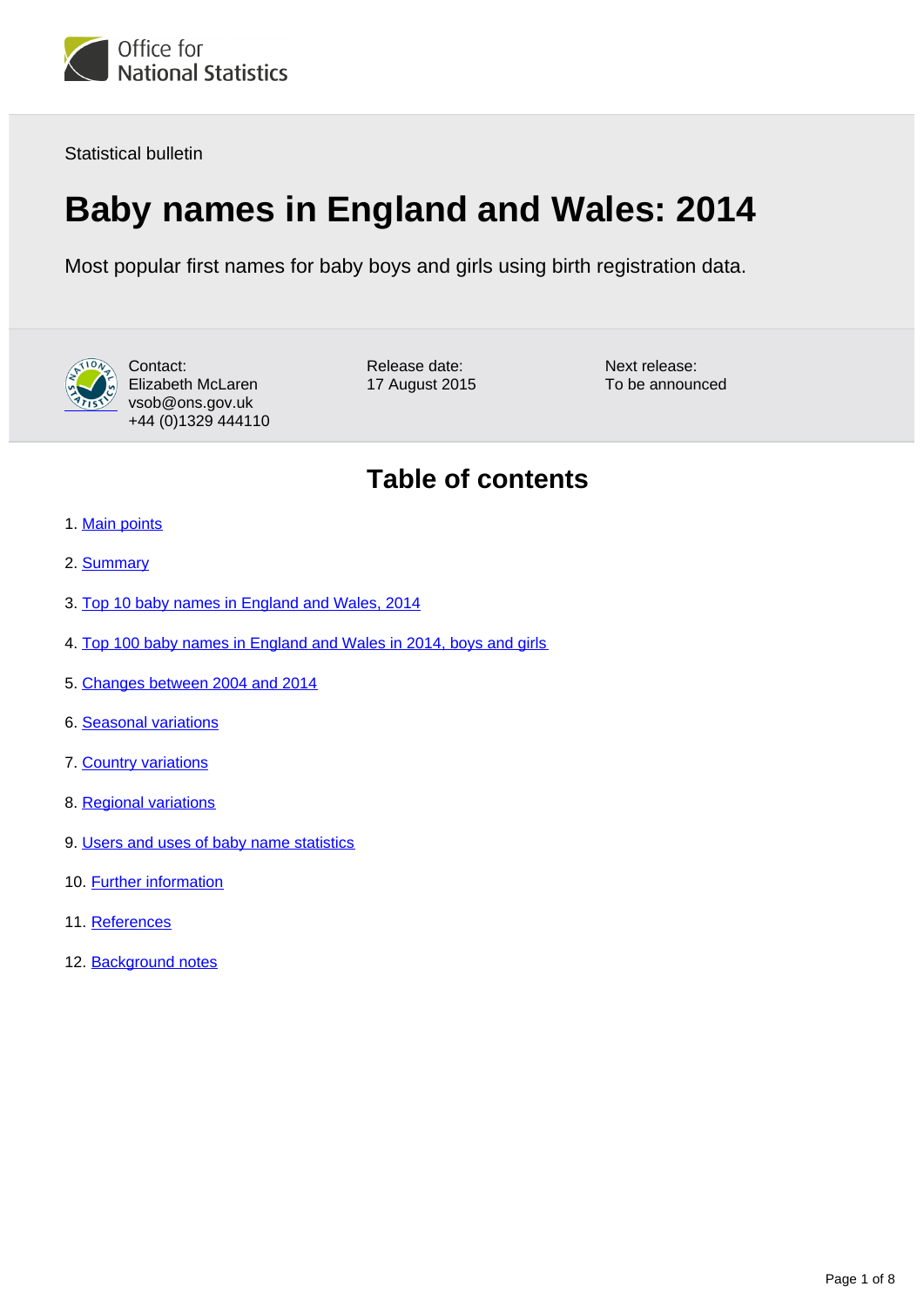# <span id="page-1-0"></span>**1 . Main points**

- Oliver and Amelia were the most popular first names given to babies born in England and Wales in 2014. Amelia has been in the top spot since 2011 while Oliver has been in top spot since 2013
- In England, Amelia was the most popular girls' name in 8 out of the 9 regions and Oliver was the most popular boys' name in 7 out of the 9 regions
- In Wales, Oliver remained the most popular boys' name, while Amelia has been the most popular girls' name since 2012
- Lily replaced Mia in the top 10 most popular girls' names for England and Wales, climbing from number 12 to 9

# <span id="page-1-1"></span>**2 . Summary**

This bulletin presents the 100 most popular first names for male and female babies born in England and Wales in 2014 and compares the rankings with those in 2004 and 2013. The difference in rankings between England and Wales and the regions are examined, along with the seasonality of names.

Baby name statistics have been compiled from final annual births registration data and include all live births occurring in England and Wales in 2014.

This is the first time that 2014 annual statistics on baby names in England and Wales have been published.

# <span id="page-1-2"></span>**3 . Top 10 baby names in England and Wales, 2014**

The top 10 names and changes in ranking for boys and girls in England and Wales are outlined in Table 1.

| Rank           |               |       | <b>Boys</b>                             | Girls |                              |  |
|----------------|---------------|-------|-----------------------------------------|-------|------------------------------|--|
|                | Name          | Count | Change in rank since Name Count<br>2013 |       | Change in rank since<br>2013 |  |
| 1              | Oliver        | 6,649 | -Amelia 5,327                           |       |                              |  |
| 2              | Jack          | 5,804 | -Olivia                                 | 4,724 |                              |  |
| 3              | Harry         | 5,379 | -Isla                                   | 4,012 | $+2$                         |  |
| $\overline{4}$ | Jacob         | 5,050 | -Emily                                  | 3,991 | $-1$                         |  |
| 5              | Charlie 4,642 |       | - Poppy                                 | 3,273 | $+2$                         |  |
| 6              | Thomas 4,405  |       | -Ava                                    | 3,171 | $-2$                         |  |
| 7              | George 4,320  |       | +3 Isabella 3,022                       |       | $+1$                         |  |
| 8              | Oscar         | 4,269 | -1 Jessica 2,995                        |       | $-2$                         |  |
| 9              | James         | 4,167 | - Lily                                  | 2,965 | $+3$                         |  |
| 10             | William 4,134 |       | -2 Sophie 2,905                         |       | $-1$                         |  |

**Table 1: Top 10 baby names, boys and girls, 2014**

Source: Office for National Statistics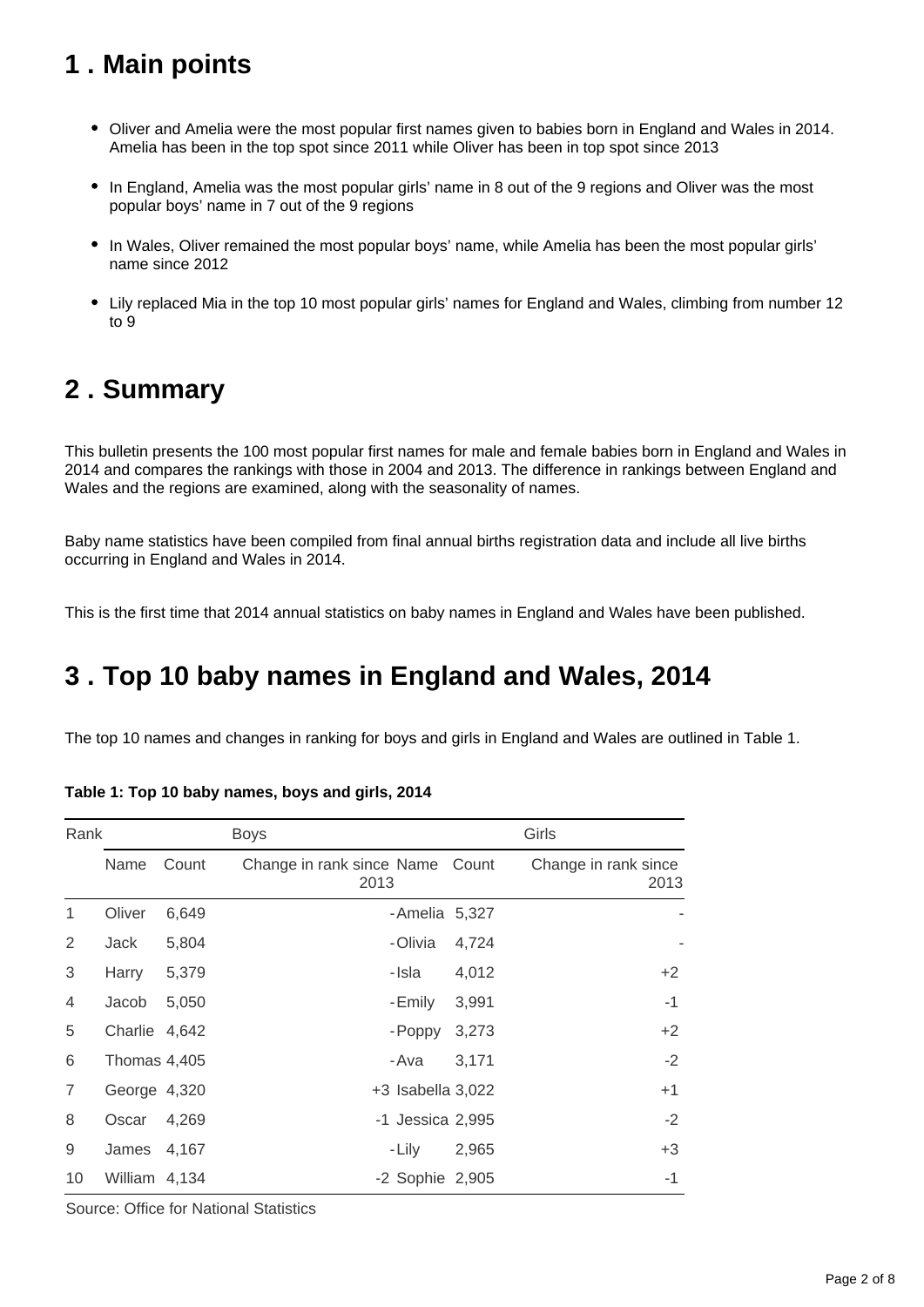# <span id="page-2-0"></span>**4 . Top 100 baby names in England and Wales in 2014, boys and girls**

There were 3 new entries in the top 100 most popular boys' names in 2014:

- Ellis at number 94 (up 9 places from 103)
- Joey at number 97 (up 5 places from 102)
- Jackson at number 100 (up 6 places from 106)

These replaced Evan (102), Aiden (103) and Cameron (123) which fell out of the top 100.

Kian showed the largest rise within the top 100, gaining 41 places to reach number 54. Teddy (up 20 places to 66), Theodore (up 19 places to 59), Elijah (up 16 places to 53), Albert (up 15 places to 84) and Freddie (up 15 places to 20) were also high climbers within the top 100.

Jamie (down 20 places to number 88), Ryan (down 18 places to 69), Riley (down 14 places to 35), Kai and Connor (down 13 places to 77 and 79 respectively) and Bobby and Finlay (down 12 places to 71 and 99 respectively) showed the largest falls within the top 100.

- There were 6 new entries in the top 100 most popular girls' names in 2014:
- Thea at number 79 (up 42 places from 121)
- Darcie at number 80 (up 23 places from 103)
- Lottie at number 84 (up 20 places from 104)
- Harper at number 89 (up 71 places from 160)
- Nancy at number 90 (up 21 places from 111)
- Robyn at number 100 (up 19 places from 119)

These replaced Niamh (103), Paige (104), Skye (109), Tilly (110), Isobel (111), Maddison and Madison (equal 117) which fell out of the top 100. In 2013, Lydia and Sara shared the same ranking at number 100; consequently 6 names entered the top 100 in 2014 with 7 names leaving.

Aisha showed the largest rise within the top 100, gaining 18 places to number 76. Elsie and Heidi (up 15 places to 32 and 84 respectively), Evelyn (up 14 places to 31), and Eliza, Georgia, Ivy and Darcey (up 12 places to 47, 48, 54 and 72 respectively) were also high climbers within the top 100.

Lexi (down 22 places to number 64), Megan (down 16 places to 65), Hannah, Lacey and Julia (down 15 places to 59, 68 and 97 respectively) and Faith (down 14 places to 88) showed the largest falls within the top 100.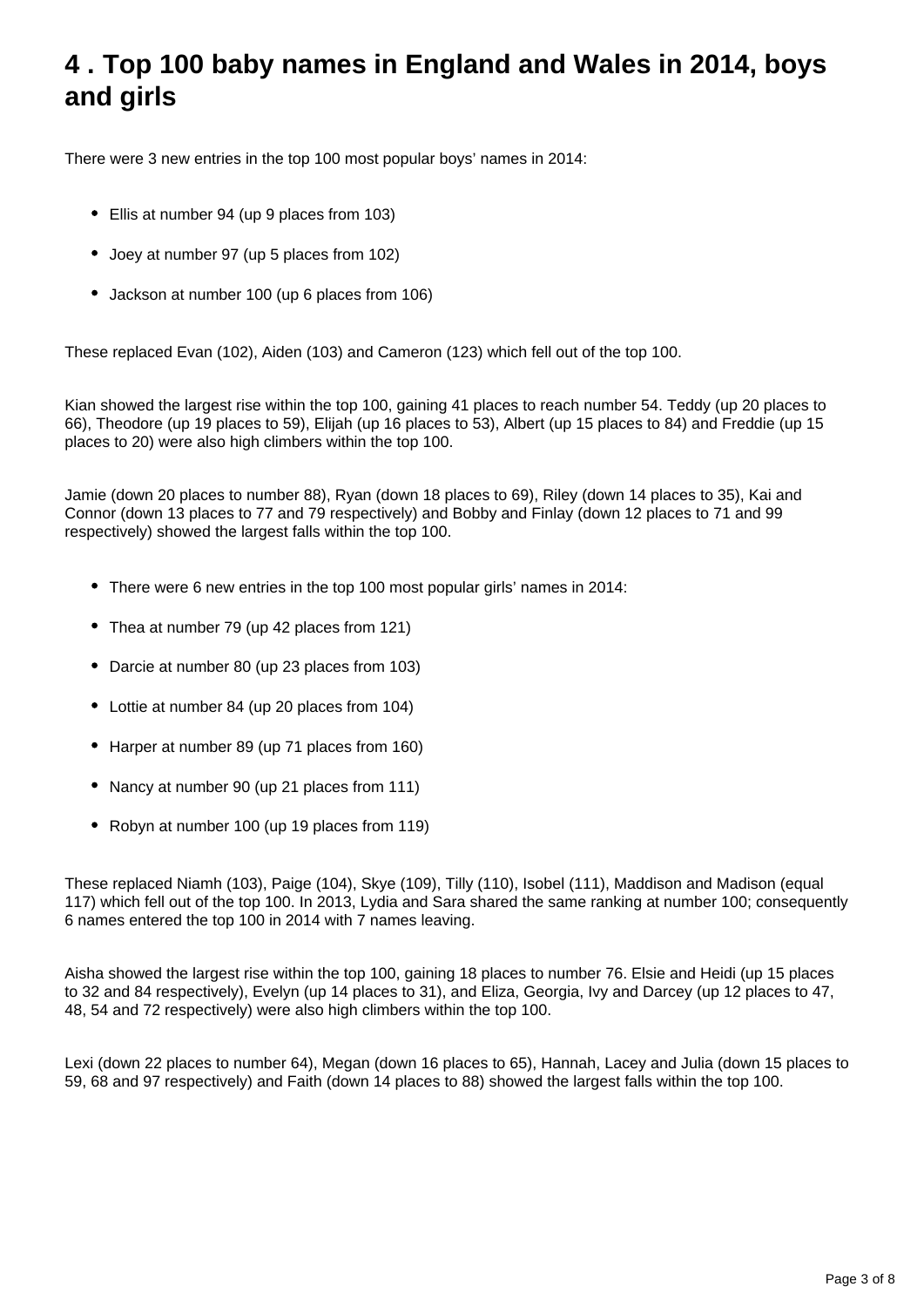There are a number of possible reasons why the popularity of baby names change over time. The popularity of names can be influenced by names of famous figures or current celebrities and what they name their own babies. However, it can also be influenced by other factors such as the religious, cultural and/or ethnic identities of parents or the names of family, friends or fictional characters. As such, there is a great diversity of baby names. In 2014, there were 695,233 live births in England and Wales ([ONS](http://www.ons.gov.uk/ons/rel/vsob1/birth-summary-tables--england-and-wales/2014/index.html), 2014), with over 27,000 different boys' names and over 35,000 different girls' names registered. The top 10 names only account for 12% of all names in 2014.

# <span id="page-3-0"></span>**5 . Changes between 2004 and 2014**

Of the 10 most popular boys' names in 2014, 5 were also in the top 10 in 2004: Oliver, Jack, Thomas, James and William.

When compared with 2004, the biggest increases in popularity for those names in the top 10 in 2014 were Oscar (up 51 places to number 8), Jacob (up 19 places to 4) and Charlie and George (up 10 places to 5 and 7 respectively). The largest decreases in popularity since being in the top 10 in 2004 were Daniel and Benjamin (down 19 places to 24 and 28 respectively), Samuel (down 15 places to 21), Joshua (down 11 places to 13) and Joseph (down 9 places to 19).

In the top 100 boys' names of 2014, Dexter (up 335 places to number 73), Joey (up 281 places to 97), Teddy (up 229 places to 66), Ollie (up 181 places to 74) and Austin (up 164 places to 89) were the highest climbers since 2004.

Of the 10 most popular girls' names in 2014, 4 were also in the top 10 in 2004: Olivia, Emily, Jessica and Sophie.

Compared with 2004, the biggest increases in popularity for those names in the top 10 in 2014 were Isla (up 165 places to number 3), Ava (up 147 places to 6), Poppy (up 40 places to 5) and Isabella (up 27 places to 7). The largest decreases in popularity since being in the top 10 in 2004 were Katie (down 68 places to number 77) Megan (down 55 places to 65), Ellie (down 41 places to 43), and Lucy (down 23 places to 30).

In the top 100 girls' names of 2014, Harper (up 3,636 places to number 89), Lexi (up 724 places to 64), Ivy (up 704 places to 54), Violet (up 536 places to 71), Bella (up 462 places to 52) and Elsie (up 387 places to 32) were the highest climbers since 2004.

# <span id="page-3-1"></span>**6 . Seasonal variations**

Both Oliver and Amelia were the most popular names in 11 out of the 12 months of 2014. Jack was the most popular boys' name in January and Olivia was the most popular girls' name in May.

The second spot was shared between Jack (8 months), Harry (3 months) and Oliver (1 month) for boys and Olivia (11 months) and Amelia (1 month) for girls. There were 14 boys' names and 16 girls' names that reached the top 10 for at least 1 month during 2014.

Holly (number 39 in the annual rankings), the fifth most popular name for girls in December (number 23 in January), fell to number 70 in June. Summer (number 58 in the annual rankings) reached number 25 in June but fell to number 105 in December.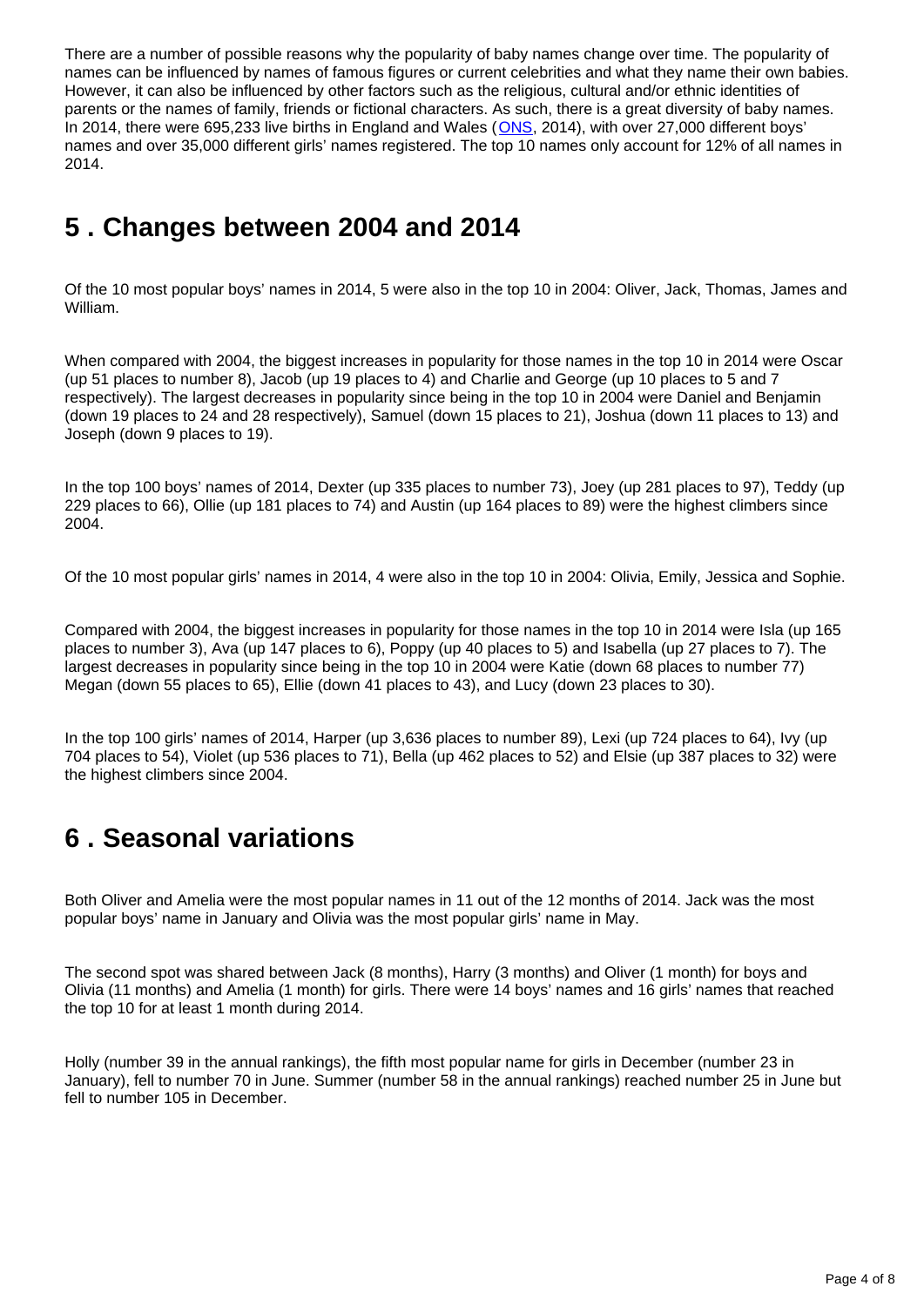# <span id="page-4-0"></span>**7 . Country variations**

There are some similarities between the top 10 most popular names in England and in Wales for 2014. For boys the 2 countries have 5 common names in the top 10, while for girls there are 7 common names.

Oliver is the most popular name for boys born to mothers usually resident in England and in Wales. There are 5 names in the top 10 for Wales which are not in the top 10 for England:

- Noah (number 11 in England)
- Alfie (number 13 in England)
- Leo (number 16 in England)
- Logan (number 24 in England)
- Dylan (number 36 in England)

Amelia is the most popular name for girls born to mothers usually resident in England and in Wales. There are 3 names in the top 10 for Wales which are not in the top 10 for England:

- Mia (number 13 in England)
- Evie (number 14 in England)
- Ruby (number 15 in England)

#### **Table 2: Top 10 baby names, boys and girls, by country, 2014**

| <b>England and Wales</b> |  |  |
|--------------------------|--|--|
|                          |  |  |

| Rank |                       | Boys            | Girls                |        |  |
|------|-----------------------|-----------------|----------------------|--------|--|
|      | <b>England Wales</b>  |                 | <b>England Wales</b> |        |  |
| 1    | Oliver                | Oliver          | Amelia Amelia        |        |  |
| 2    | Jack                  | Jacob           | Olivia               | Olivia |  |
| 3    | Harry Jack            |                 | Emily                | Isla   |  |
| 4    | Jacob                 | Noah            | Isla                 | Ava    |  |
| 5    | Charlie Charlie       |                 | Poppy Emily          |        |  |
| 6    | <b>Thomas William</b> |                 | Ava                  | Mia    |  |
| 7    |                       | George 7= Alfie | Isabella Ruby        |        |  |
| 8    |                       | Oscar 7= Dylan  | Jessica Evie         |        |  |
| 9    |                       | James 7 = Logan | Lily                 | Lily   |  |
| 10   |                       | William 10= Leo | Sophie Poppy         |        |  |
|      |                       | $10=$<br>Oscar  |                      |        |  |

Source: Office for National Statistics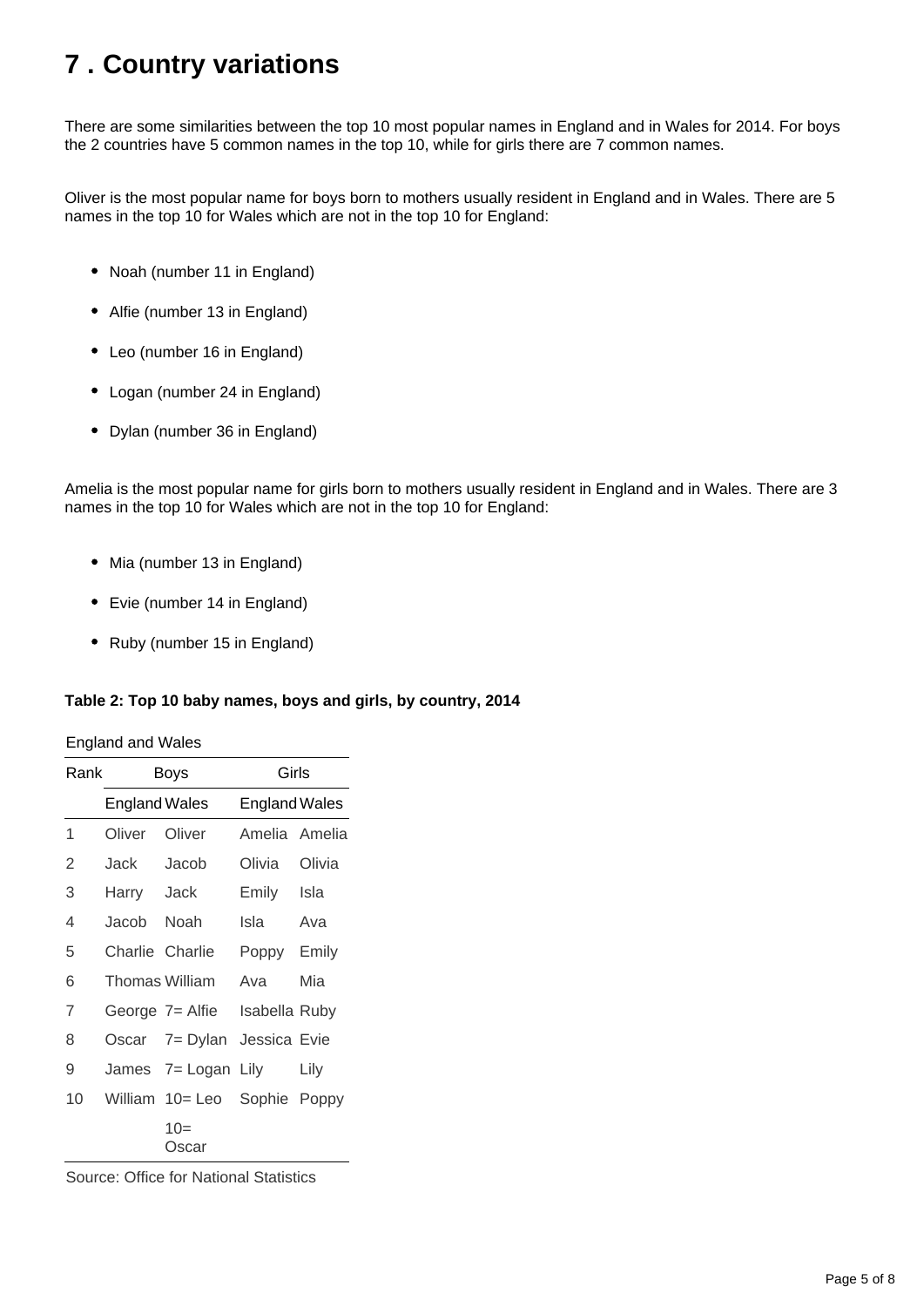# <span id="page-5-0"></span>**8 . Regional variations**

Oliver was the most popular name for boys in 7 of the 9 regions in England. Jack was the most popular in the North East and Muhammad was the most popular in London.

Among baby girls, Amelia was the most popular name in 8 regions and Olivia was the most popular in the South East.

#### **Table 3: Most popular name by region, 2014**

Regions within England and Wales

| Region                   | <b>Boys</b> | Girls           |  |
|--------------------------|-------------|-----------------|--|
| North East               | Jack        | Amelia          |  |
| North West               | Oliver      | Amelia          |  |
| Yorkshire and The Humber | Oliver      | Amelia          |  |
| East Midlands            | Oliver      | Amelia          |  |
| West Midlands            | Oliver      | Amelia          |  |
| East                     | Oliver      | Amelia          |  |
| London                   |             | Muhammad Amelia |  |
| South East               | Oliver      | Olivia          |  |
| South West               | Oliver      | Amelia          |  |
| Wales                    | Oliver      | Amelia          |  |
|                          |             |                 |  |

Source: Office for National **Statistics** 

#### <span id="page-5-1"></span>**9 . Users and uses of baby name statistics**

Users of baby name statistics can be split into 5 groups:

- individuals, which includes parents and soon-to-be parents who want to pick a rare or a popular name for their child or are simply seeking inspiration - other individuals include people interested in the popularity of their name or the names of friends and family, or names from a particular origin
- special interest groups, such as Bounty, produce their own popularity lists and compare their lists with those published by ONS
- those involved in the manufacture and sale of named items, such as mugs
- researchers, who examine how names are changing over the years and how this reflects changes in culture
- journalists who report and produce articles on the popularity of names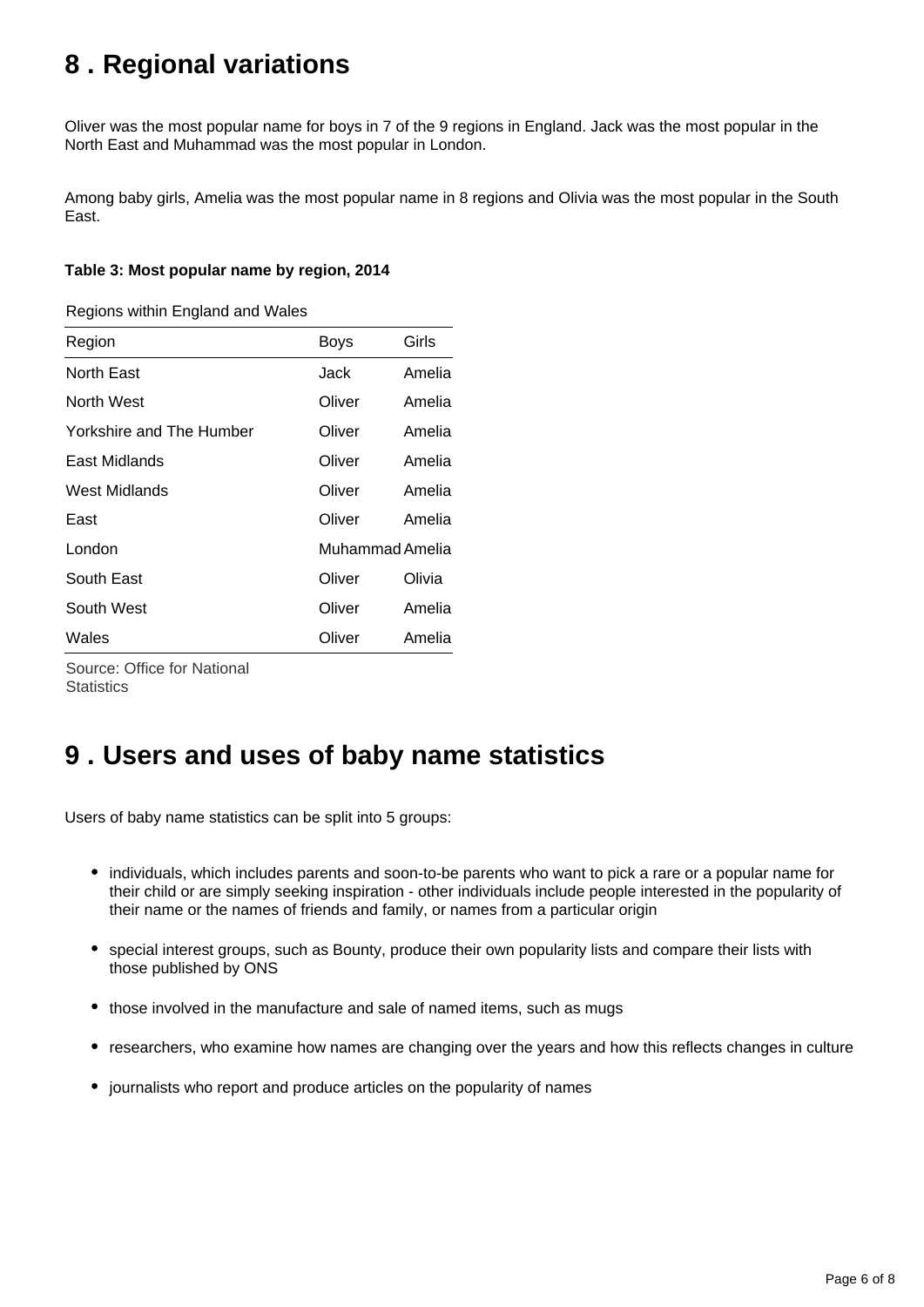# **10. Further information**

More detailed data for 2014 [boys names \(1.44 Mb Excel sheet\)](http://www.ons.gov.uk/ons/rel/vsob1/baby-names--england-and-wales/2014/rft1--2014-baby-names-statistics-boys.xls) and [girls name \(850.5 Kb Excel sheet\)](http://www.ons.gov.uk/ons/rel/vsob1/baby-names--england-and-wales/2014/rft2--2014-baby-names-statistics-girls.xls) are available on our website. Data for [1996 to 2013](http://www.ons.gov.uk/ons/rel/vsob1/baby-names--england-and-wales/index.html) baby names and historical rankings of baby names for 1904 to [1994](http://www.ons.gov.uk/ons/rel/vsob1/baby-names--england-and-wales/1904-1994/index.html) (top 100 rankings at 10 year intervals) are also available (see background note 6).

[Quality and methodology information](http://www.ons.gov.uk/ons/guide-method/method-quality/quality/quality-information/population/index.html) documents for baby name and birth statistics are available on our website. Further information on data quality, legislation and procedures relating to births is available in the [Births metadata](http://www.ons.gov.uk/ons/guide-method/user-guidance/health-and-life-events/births-metadata.pdf)  [\(332.6 Kb Pdf\)](http://www.ons.gov.uk/ons/guide-method/user-guidance/health-and-life-events/births-metadata.pdf).

A [baby names comparison tool](http://names.darkgreener.com/) has been developed by Anna Powell-Smith using our data, which allows you to analyse changing trends in names for boys and girls in England and Wales. The tool allows you to compare baby name rankings since 1996.

[National Records of Scotland](http://www.nrscotland.gov.uk/statistics-and-data/statistics/statistics-by-theme/vital-events/names/babies-first-names/babies-first-names-2014) provides baby name statistics for Scotland.

[Northern Ireland Statistics and Research Agency](http://www.nisra.gov.uk/demography/default.asp28.htm) provides baby name statistics for Northern Ireland.

#### **11. References**

Office for National Statistics (2015) [Births in England and Wales 2014](http://www.ons.gov.uk/ons/rel/vsob1/birth-summary-tables--england-and-wales/2014/index.html)

# **12. Background notes**

- 1. Birth registration is a legal requirement under the Births and Deaths Registration Act (1836). The registration of births occurring in England and Wales is a service carried out by the Local Registration Service in partnership with the General Register Office (GRO).
- 2. The published rankings have been produced using the exact spelling of first names given on the birth certificate. Grouping names with similar pronunciation would change the rankings. Although some groupings are straightforward, others are more a matter of opinion, and thus raw data are given so users can group if they wish.
- 3. The separate England and Wales rankings are based on the usual residence of the mother, rather than where the baby was born.
- 4. Births where the name of the baby was not stated (9 boys and 9 girls in the 2014 dataset) were excluded from all the rankings. Births where the usual residence of the mother was not in England and Wales or not stated (98 boys and 95 girls in the 2014 dataset) were excluded from the regional rankings and from the separate England and Wales rankings.
- 5. Baby names with a count of 2 or less in England and Wales as a whole are not included within tables in order to protect the confidentiality of individuals.
- 6. The Office for National Statistics (ONS) took on the responsibility for producing baby name statistics in 2009 and do not have the necessary data to be able to compile figures prior to 1996. For years prior to 1996, the [top 100 rankings](http://www.ons.gov.uk/ons/rel/vsob1/baby-names--england-and-wales/1904-1994/index.html) put together by GRO are published for all possible years (1904 to 1994 at 10 yearly intervals) on our website. This represents all the historic data available. We are unable to provide counts for years prior to 1996.
- 7. The [baby names comparison tool](http://names.darkgreener.com/) has been developed by Anna Powell-Smith (a web developer external to ONS who now works with colleagues in the Government Digital Service) using our data. Because the tool has been produced external to ONS it will not contain 2014 data until sometime after 9.30am on Monday 17 August. This is because we cannot provide the 2014 data to Anna until the release is published on our website.